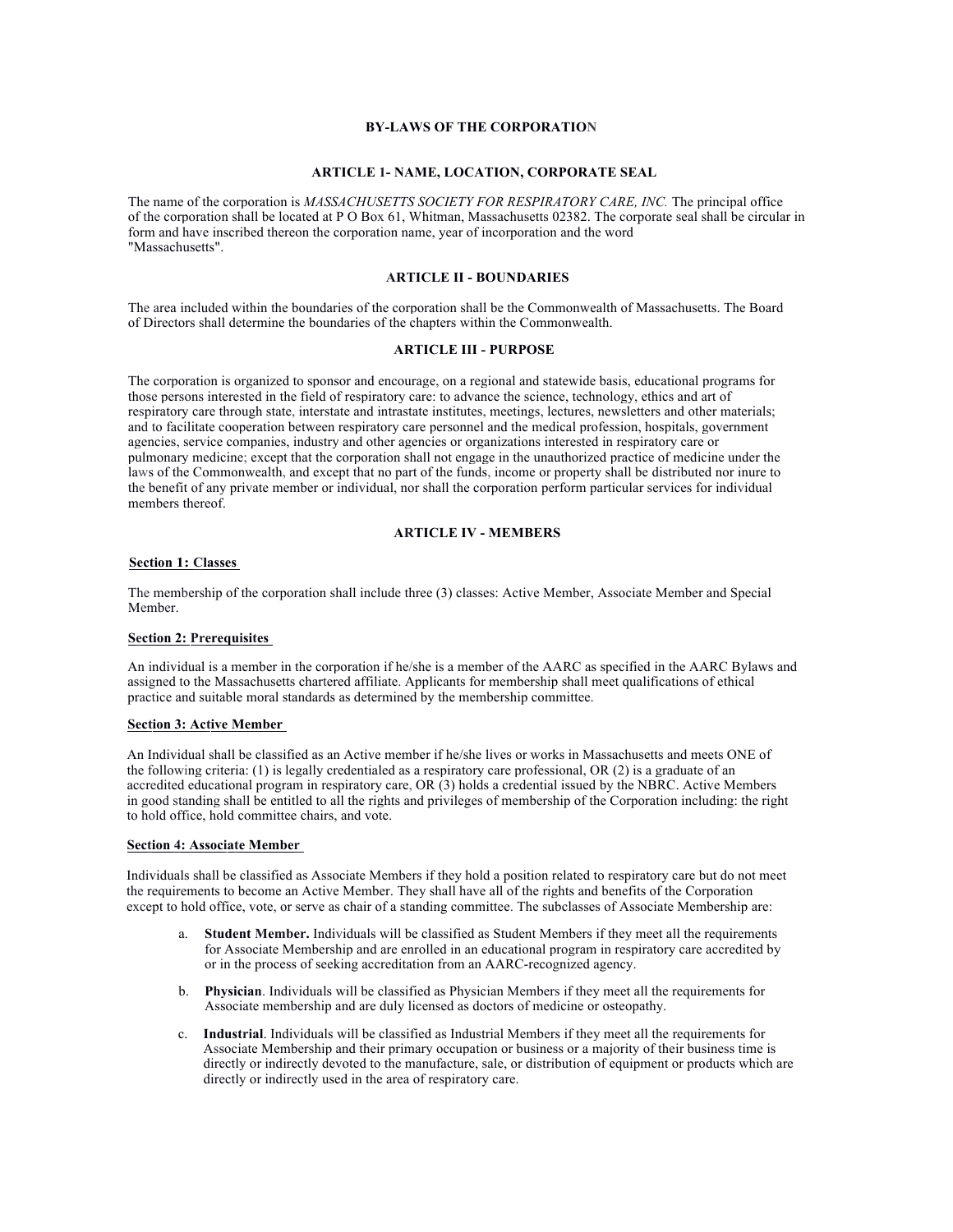# **Section 5: Special Member**

- a. **Life Member.** Life Members shall be members who have rendered outstanding service to the corporation. Life membership may be conferred by a majority vote of the Board of Directors, upon recommendation by the membership. They shall pay no dues and shall have all the rights and privileges of an Active Member.
- b. **Honorary Member.** Honorary membership may be conferred upon persons who have rendered distinguished service in the field of respiratory care, upon recommendation by the membership, and confirmation by a majority of the Board of Directors. Honorary Members shall have all the rights and privileges of the corporation except that they shall not be entitled to hold office, chair committees, or vote: and they shall be exempt from the payment of dues.

## **Section 6: Application, Membership and Dues**

The corporation membership application procedure and any membership dues shall be established by the Board of **Directors** 

# **ARTICLE V - DIRECTORS**

## **Section 1: Powers**

The Board of Directors, subject to any action at any time taken by such members as then have the right to vote, shall have the entire charge, control and management of the corporation, its property and business and may exercise all or any of its powers.

## **Section 2: Composition**

The Board of Directors shall consist of the President, President-Elect, Vice-President, Secretary, Treasurer, Immediate Past-President, Senior Delegate and Junior Delegate to the A.A.R.C. House of Delegates, a maximum of six (6) Directors-at-Large, and a maximum of two (2) representatives from each chapter. An industrial representative may be selected by the vendors of the state, and upon approval of the Board shall be a member with voting powers.

## **Section 3: Election**

Except that the Chapter-Representative-Directors shall be elected by the Chapters, the Board of Directors shall be elected as specified in Article VII.

## **Section 4: Vacancies**

Any officer vacancy at any time existing in the Board shall be filled as specified in ARTICLE VI. Any vacancy of a Director-at-Large shall be filled by a majority vote of the then Directors, or at the next election. Any Senior Delegate or Junior Delegate vacancy shall be filled as specified in ARTICLE IX, Section 6. Any vacancy existing of a Chapter-Representative-Director shall be filled by vote of the Chapter members or Board of Directors.

#### **Section 5: Enlargement of the Board**

The number of the Board of Directors may be increased and one or more additional Directors elected at any special meeting of the members, called at least in part for that purpose, or by the Directors by vote of a majority of the then Directors.

# **Section 6: Tenure**

Directors may resign by delivering their written resignation to the corporation at its principal office or to the President or Secretary. Resignations shall be effective upon receipt unless they are specified to be effective at some other time or upon the happening of some other event.

# **Section 7: Removal**

Upon refusal or neglect of any member of the Board to perform the duties of that office, or for any conduct deemed prejudicial to the corporation, the Board of Directors shall have the power to declare an office or directorship vacant by a two-thirds (2/3) vote. Written notice shall be given to the member that the office has been declared vacant. Absence at fifty (50) percent of the board meetings in any calendar year may be cause for removal of an officer or director.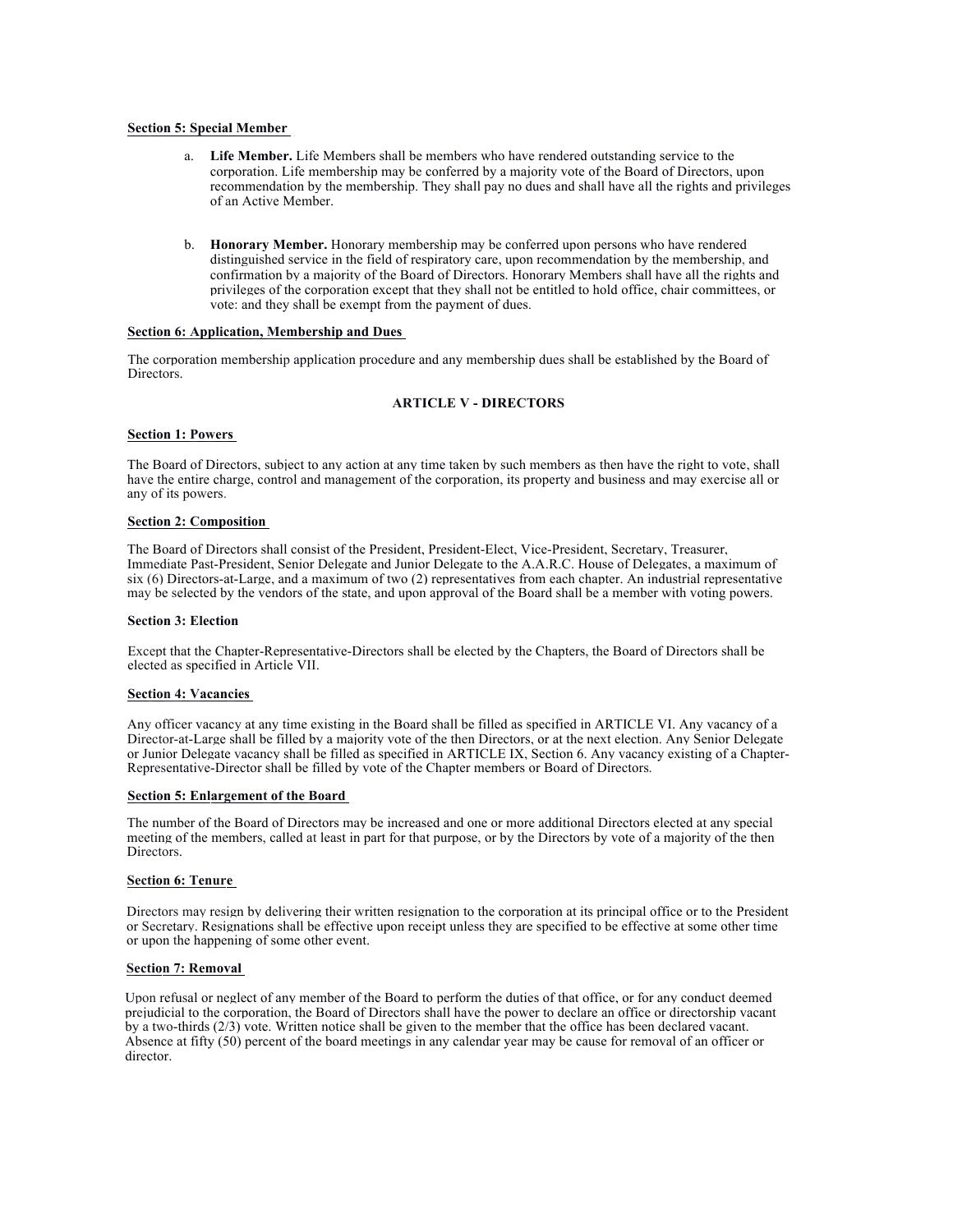## **Section 8: Action at Meeting**

At any meeting of the Directors at which a quorum is present, the action of the Directors on any matter brought before the meeting shall be decided by the majority of those present and voting, unless a different vote is required by law, the Articles of Organization, or these By-Laws,

## **Section 9: Special Action**

Any action by the Directors may be taken without a meeting if a written consent thereto is signed by all the Directors and filed with the records of the Directors meetings, Such consent shall be treated as a vote of the Directors for all purposes,

# **Section 10: Executive Committee**

The Executive Committee of the Board of Directors shall consist of the President, President-Elect, Vice-President, Immediate Past-President, Secretary, Treasurer, Senior Delegate and Junior Delegate, They shall have the power to act for the Board of Directors between meetings of the Board of Directors and such action shall be subject to ratification by the Board at its next meeting,

## **Section 11: Multiple Offices**

No officer, Director-at-Large, or delegate shall hold Chapter office simultaneously,

## **Section 12: Term of Office**

The term of office for corporate Directors shall be as follows: officers as specified in Article VI, Section 4, Delegates as specified in Article IX, Section 3, Directors-at-Large for one (1) year, and Chapter Representatives for one (1) year,

# **ARTICLE VI - OFFICERS**

# **Section 1: Officers**

The officers of the corporation shall be President, President-Elect (who shall automatically succeed to the Presidency upon the expiration of the President's term of office), Immediate Past-President, Vice-President, Treasurer, and Secretary,

# **Section 2: Powers and Duties**

- a. **President.** The President shall be the chief executive officer of the corporation, The President shall preside at all meetings and at all meetings of the Board of Directors; prepare an agenda for the annual business meeting; prepare an agenda for each meeting of the Board of Directors; meetings appoint standing and special committees subject to the approval of the Board of Directors; be an ex-officio member of all committees except the Elections and Nominations Committees; present to the Board of Directors and membership an annual report of the activities of the corporation,
- b. **President-Elect.** The President-Elect shall become acting President and shall assume the duties of the President in the event of the President's absence, resignation, or disability, and shall perform such other duties as shall be assigned by the President or the Board of Directors,
- c. **Vice-President.** The Vice-President shall assume the duties but not the office of the President-Elect in the event of the President-Elect's absence, resignation, or disability, and will also continue to carry out the duties of the Vice-President as shall be assigned by the President or the Board of Directors, The Vice-President shall function as Chairperson of the Program and Education Committee,
- d. **Treasurer.** The Treasurer shall have charge of all funds and securities of the Corporation: and shall have custody of the corporate seal; endorse checks, notes, or other orders for payment of bills; disburse funds as authorized by the Board of Directors and/or in accordance with the adopted budget, and deposit funds as the Board of Directors may designate, The Treasurer shall submit written financial reports in a timely fashion to the Board of Directors as well as a written quarterly financial report to the AARC, The Treasurer shall also submit tax forms to the IRS at the appropriate time,
- e. **Secretary.** The Secretary shall be sworn; shall be Secretary both of the Directors and the Corporation; shall have charge of keeping the minutes of the Board of Directors regular business meetings and the annual business meeting, submitting a copy of the minutes of every meeting of the governing body and other business of the corporation to the Executive Office of the AARC within thirty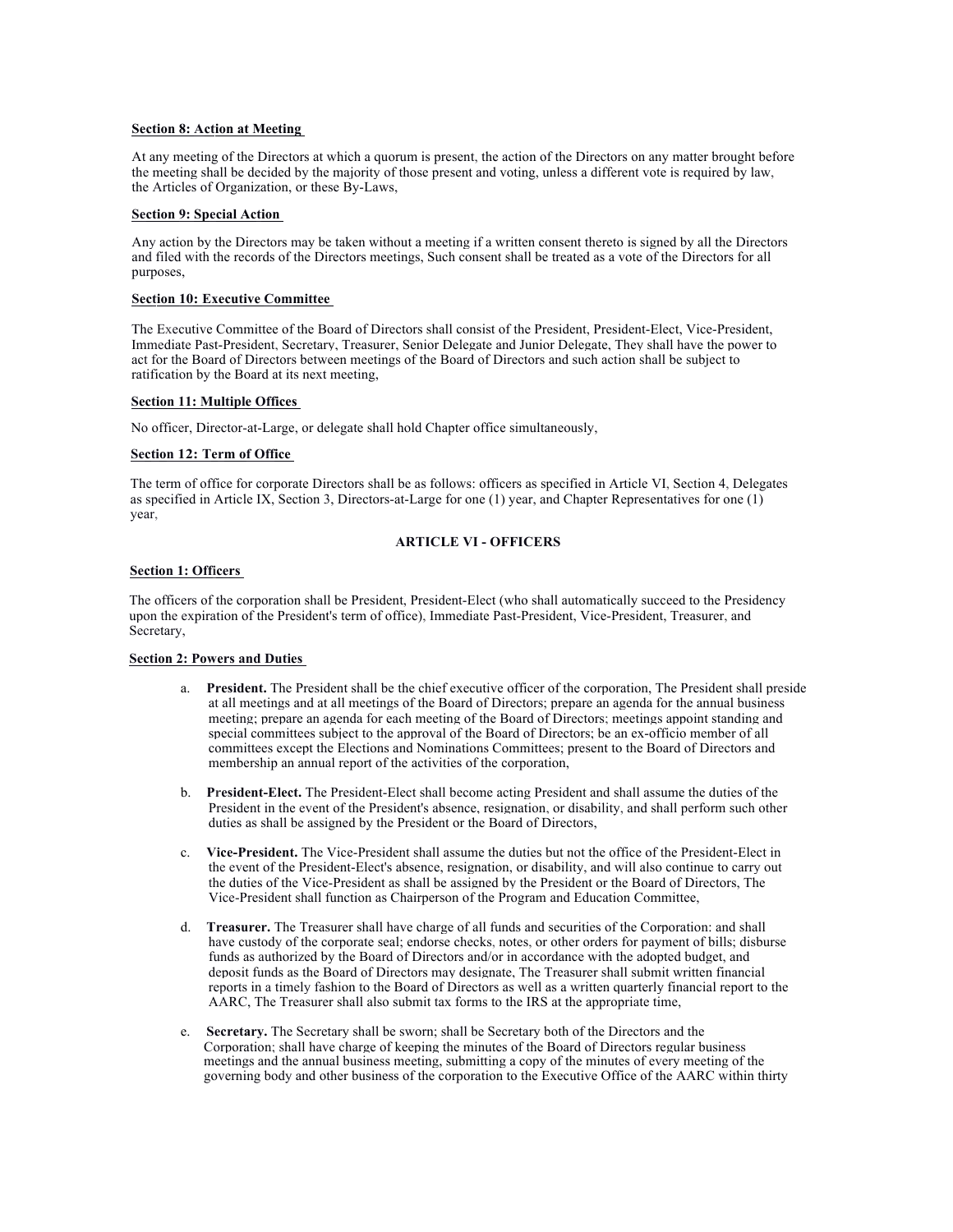(30) days following the meeting; execute the general correspondence; affix the corporate seal on documents so requiring, and in general, perform all duties as from time to time shall be assigned by the President or the Board of Directors, and be Chairperson of Chapter Affairs. In the absence of the Secretary from any meeting, a Secretary pro tempore shall be chosen. If the Secretary is not a resident of the Commonwealth, the Board of Directors shall appoint a resident agent.

## **Section 3: Vacancies in Office**

- a. In the event of a vacancy in the office of President, the President-Elect shall become acting President to serve the unexpired term and shall serve their own, the successive one, as President.
- b. In the event of a vacancy in the office of President-Elect, the Vice-President shall assume the duties, but not the office, of President-Elect as well as their own until the next meeting of the Board of Directors at which time the Board may elect a qualified member of the corporation to fill the vacancy or may hold a special election by the members of the corporation.
- c. In the event of a vacancy in any other office on the Board of Directors, the Directors may elect a qualified member of the corporation to fill the vacancy.

## **Section 4: Term of Office**

The term of office for corporate officers shall be as follows: President-Elect, President, and Past President, Vice President, Secretary and Treasurer shall be for two (2) years; the terms shall begin at the close of the transition meeting

# **ARTICLE VII- NOMINATIONS AND ELECTIONS**

# **Section 1: Nominations Committee**

#### Each year, the Board of Directors

shall elect a Nominations Committee to prepare a slate of nominees for the following year. The Chairperson of the Nominations Committee shall present the slate of nominees to the Board of Directors for approval.

## **Section 2: Nominations**

- a. The Nominations Committee may place in nomination the names of one or more persons for the offices of President-Elect, Vice-President, Secretary, Treasurer, Junior Delegate, and Directors At Large.
- b. Only Active Members in good standing shall be eligible for nomination.
- c. The Nominations Committee shall provide a pertinent biographical sketch of each nominee's professional activities and services to the organization, all of which shall be a part of the ballot.
- d. Upon written petition of ten (10) Active Members, filed at the office of the corporation not less than sixty (60) days prior to the annual business meeting, any other active member or members in good standing may be nominated. If a nominating petition is so filed, such further nominations shall be placed on the ballot.

#### **Section 3: Ballot**

- a. The slate of nominees and biographical sketches shall be provided via the US Postal Service or electronically to every Active Member in good standing and eligible to vote if the Board of Directors specifies that the vote shall be by mail, the list of nominees shall be so designed as to be a secret mail ballot with provisions for write-in votes of qualified candidates for each office. The deadline date shall be clearly indicated on the ballot.
- b. If the vote is to be conducted at the annual business meeting, the date time and place shall be clearly indicated on the ballot. Provision shall be made for absentee ballots, which allows all eligible members the opportunity to vote.
- If the Board of Directors specifies that the vote shall be electronic, voting must be completed by the specified deadline. The deadline date shall be clearly indicated on the electronic ballot.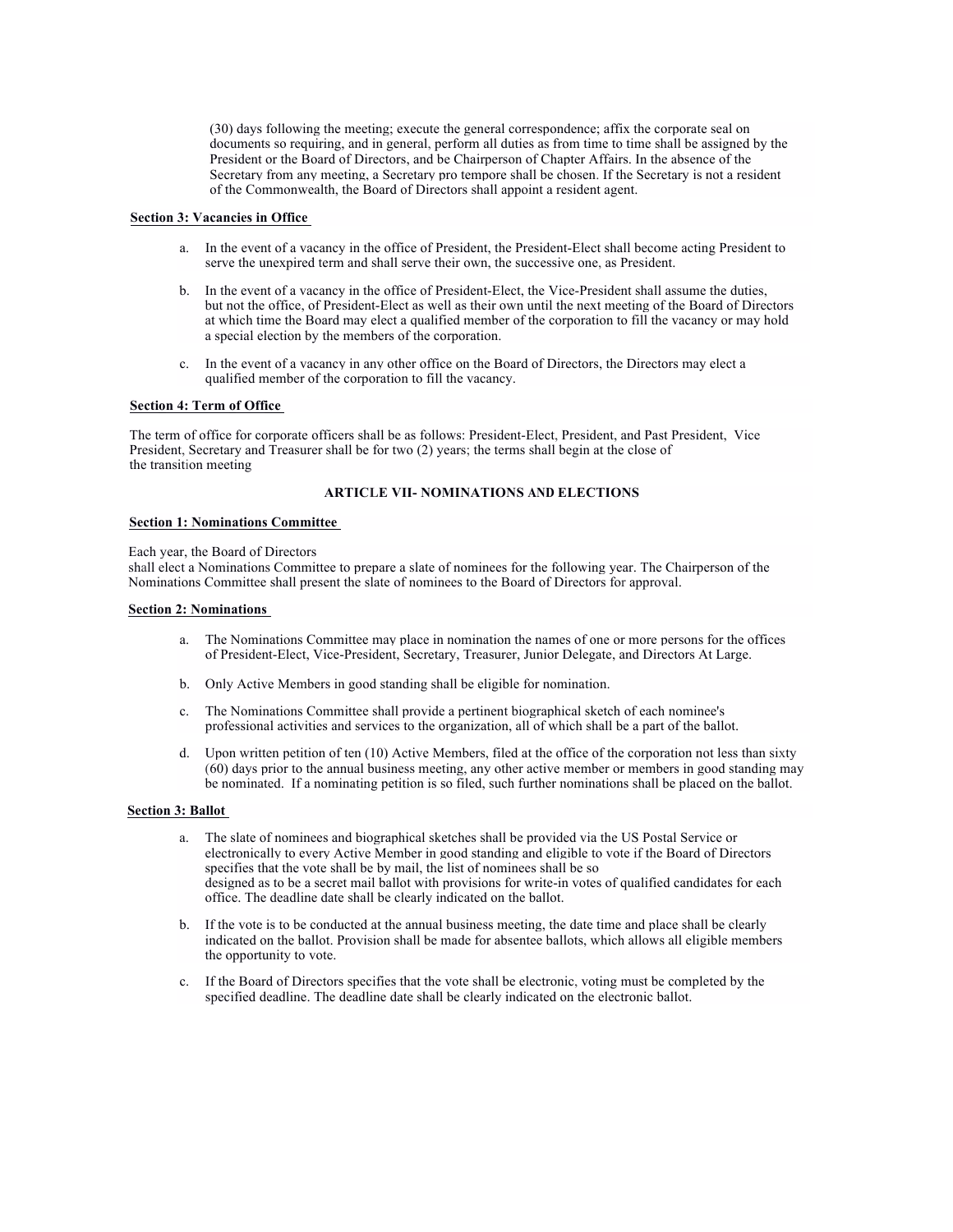# **Section 4: Elections Committee**

The President shall appoint an impartial Election Committee which shall check the eligibility of each ballot and tally the votes. The results of the election shall be announced at the next Board meeting and posted on the main page of the MSRC website; (www.msrcol.org).

## **Section 5: Special Elections**

A Special Election may be held to fill a vacancy as outlined in Article V, Section 3 and Article VI, Section 3,

- a. Nominations shall be accepted in accordance with Article VII, Section 2, no less than sixty (60) days prior to the date of the Special Election,
- b. Ballots shall be provided in accordance with Article VII, Section 3, no less than thirty days prior to the date of the Special Election,

# **ARTICLE VIII - MEETINGS**

## **Section 1: Board of Director Meetings**

The Board of Directors shall hold at least six (6) regular and separate meetings in addition to the annual business meeting during a calendar year,

- a. **Special Meetings.** Special meetings of the Board of Directors may be called by the President at such times as the business of the corporation may require, or upon written request of a majority of the members of the Board of Directors filed with the President and Secretary of the corporation,
- b. **Quorum**. A majority of the filled positions of the Board of Directors shall constitute a quorum at any meeting of the Board. Directors may send a proxy who shall have voting powers, but whose presence will not count as if the Director is present. Their presence shall be counted for purposes of attaining a quorum.
- c. **Notices**. Notices of any special meeting of the Directors shall be given by the Secretary to each of the Directors by mailing to each, postage prepaid, and addressed to the Directors at their address as registered on the books of the corporation, or if not so registered, at their last known home or business address, a written notice of such meeting at least four days before the meeting or delivering such notice to him/her at least forty-eight hours before the meeting, or by sending to him/her at least forty-eight hours before the meeting, by prepaid telegram addressed to them at such address, notice if such meeting, If the Secretary refuses or neglects for more than twenty-four hours after receipt of the call to give notice of such special meeting, or if the office of Secretary is vacant or the Secretary is absent from the Commonwealth, or incapacitated, such notice may be given by the officer or one of the Directors calling the meeting, Notice need not be given to any Director if a written waiver of notice, executed by the Director before or after any meeting, is filed with the records of the meeting, or to any Director who attends the meeting without protesting prior thereto or at its commencement the lack of notice to him/her, A notice or waiver of notice of a Directors meeting need not specify the purposes of the meeting.

## **Section 2: Meetings of the Membership**

- Annual Business Meeting. At least 60 days in advance, the Board of Directors or President shall specify the date and the hour for the annual business meeting of the membership, The date and hour shall be stated in the notice of the meeting. The purposes for which the annual meeting is to be held, in addition to those prescribed by law, by the Articles of Organization or by these By-Laws, may be specified by the Directors or the President. If no annual meeting is held in accordance with the foregoing provisions, a special meeting may be held in lieu thereof, and any action taken at such meeting shall have the same effect as if taken at the annual meeting,
- b. **Special Meetings.** Special meetings of the membership may be called by the President, a majority of the Directors or upon the written application of a majority of the members who are entitled to vote at the meeting stating the time, place and purposes of the meeting,
- c. **Place of Meetings**. All business meetings of members shall be held at the principal office of the corporation unless a different place (within the Commonwealth of Massachusetts) is fixed by the Directors or the President and stated in the notice of the meeting,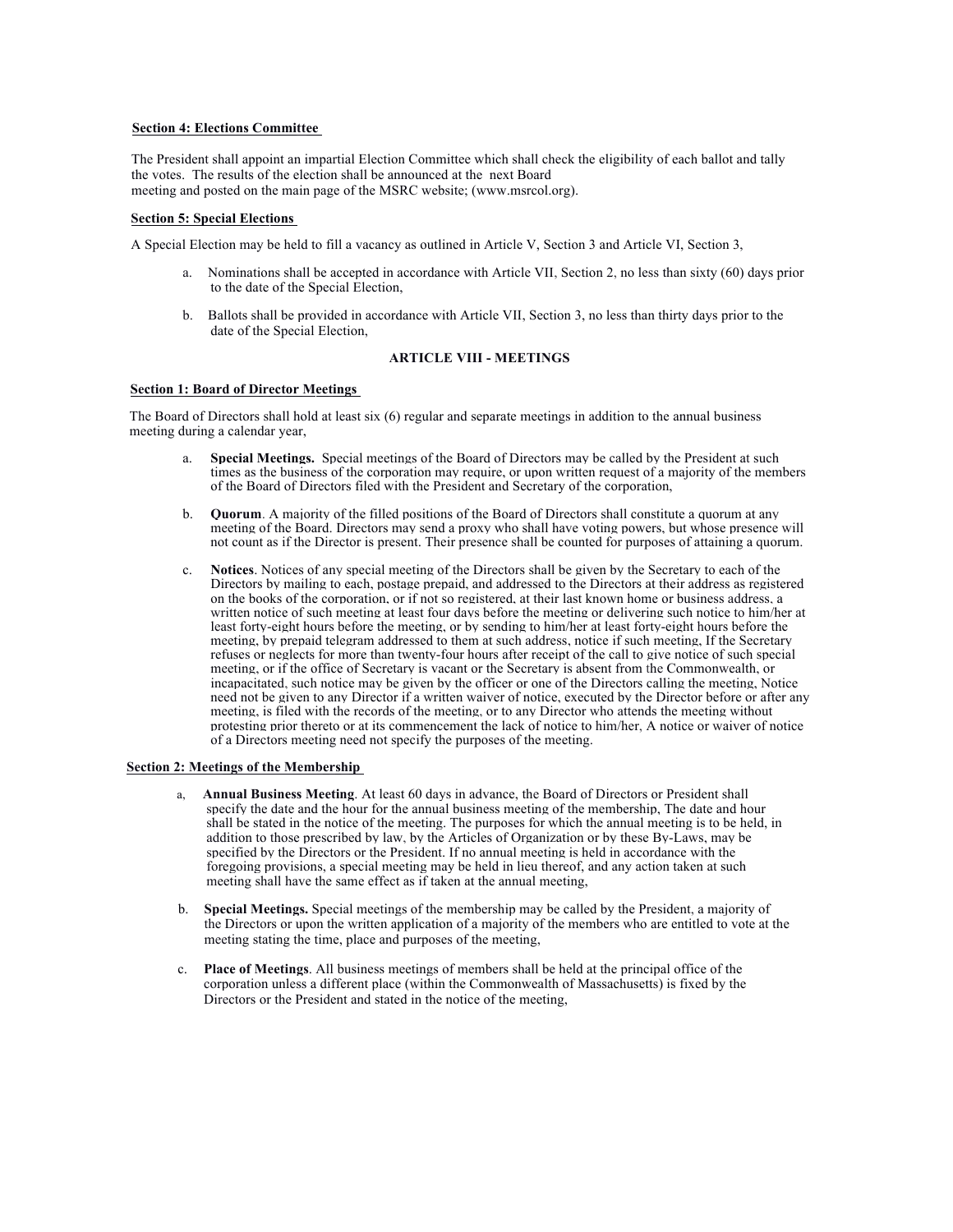- d. **Notices.** Notice of all business meetings of members shall be given as follows, to wit: a written or electronic notice, stating the place, day and hour thereof, shall be given by the Secretary (or the person or persons calling the meeting,), at least thirty (30) days before the meeting, to each member entitled to vote thereat and to each member who, by law, the Articles of Organization, or these By-Laws, is entitled to such notice, by leaving such notice with them or at their residence or usual place of business, electronic notice, or by mailing it, postage prepaid, and addressed to such member at their address as it appears upon the books of the corporation.
- e. **Quorum.** A majority of the voting members registered at a duly called business meeting shall constitute a quorum.
- f. **Action at Membership Meeting**. When a quorum is present, the action of the members on any matter properly brought before such meeting shall be decided by the majority of the members present and entitled to vote and voting on such matter, except where a different vote is required by law, the Articles of Organization, or these By-Laws. Any election by members shall be determined by a plurality of the votes cast by the members entitled to vote at the election.
- g. **Special Action**. Whenever, in the judgment of the Board of Directors, it is necessary to present any business to the membership prior to the next regular or annual business meeting, the Board of Directors may, unless otherwise required by these By-Laws, instruct the Elections Committee to conduct a vote of the membership by mail. The question thus presented shall be determined according to a majority of the valid votes received by mail within thirty (30) days after the date of such submission. Any and all action approved by the members in accordance with the requirements of this Article shall be binding upon each member thereof. Any amendment to the By-Laws of this corporation shall be presented to the membership as provided in Article XIX.

# **ARTICLE IX - CORPORATION DELEGATES TO THE AARC HOUSE OF DELEGATES**

# **Section 1: Election**

Delegates of this corporation to the House of Delegates of the AARC shall be elected by Active MSRC members as specified in Article VII of the AARC By-Laws. A Junior Delegate shall be elected into office every two (2) years.

## **Section 2: Duties**

The duties of the Delegates shall be as specified in Article VII, Section 3 of the By-Laws of the AARC.

# **Section 3: Term of Office**

The term of office for Junior Delegates shall be two (2) years, commencing at the close of the transition meeting following his/her election to the office of Junior Delegate. The term of office for Senior Delegate shall be two (2) years immediately following the completion of his/her term as Junior Delegate.

#### **Section 4: Succession**

Individuals serving as Junior Delegates shall immediately become Senior Delegate upon completion of his/her term as Junior Delegate.

#### **Section 5: Vacancies**

Any Vacancy of the Senior Delegate shall be filled by the Junior Delegate. Any Vacancy of the Junior Delegate shall remain vacant until the next regular election, or until filled by a special election in accordance with Article VII, Section 5.

## **Section 6: Multiple Offices**

Delegates may not hold concurrent elective office in the Corporation or its Chapters.

# **ARTICLE X - COMMITTEES**

# **Section 1: Standing Committees**

The members of the following Standing Committees shall be appointed by the President, subject to the approval of the Board of Directors, to serve for a term of one (1) year, except as otherwise provided by these By-Laws. The standing committees of the corporation are: BUDGET & AUDIT, BY-LAWS, CHAPTER AFFAIRS, DISASTER PREPAREDNESS, ELECTIONS, GOVERNMENTAL AFFAIRS, JUDICIAL, MEMBERSHIP, NOMINATIONS,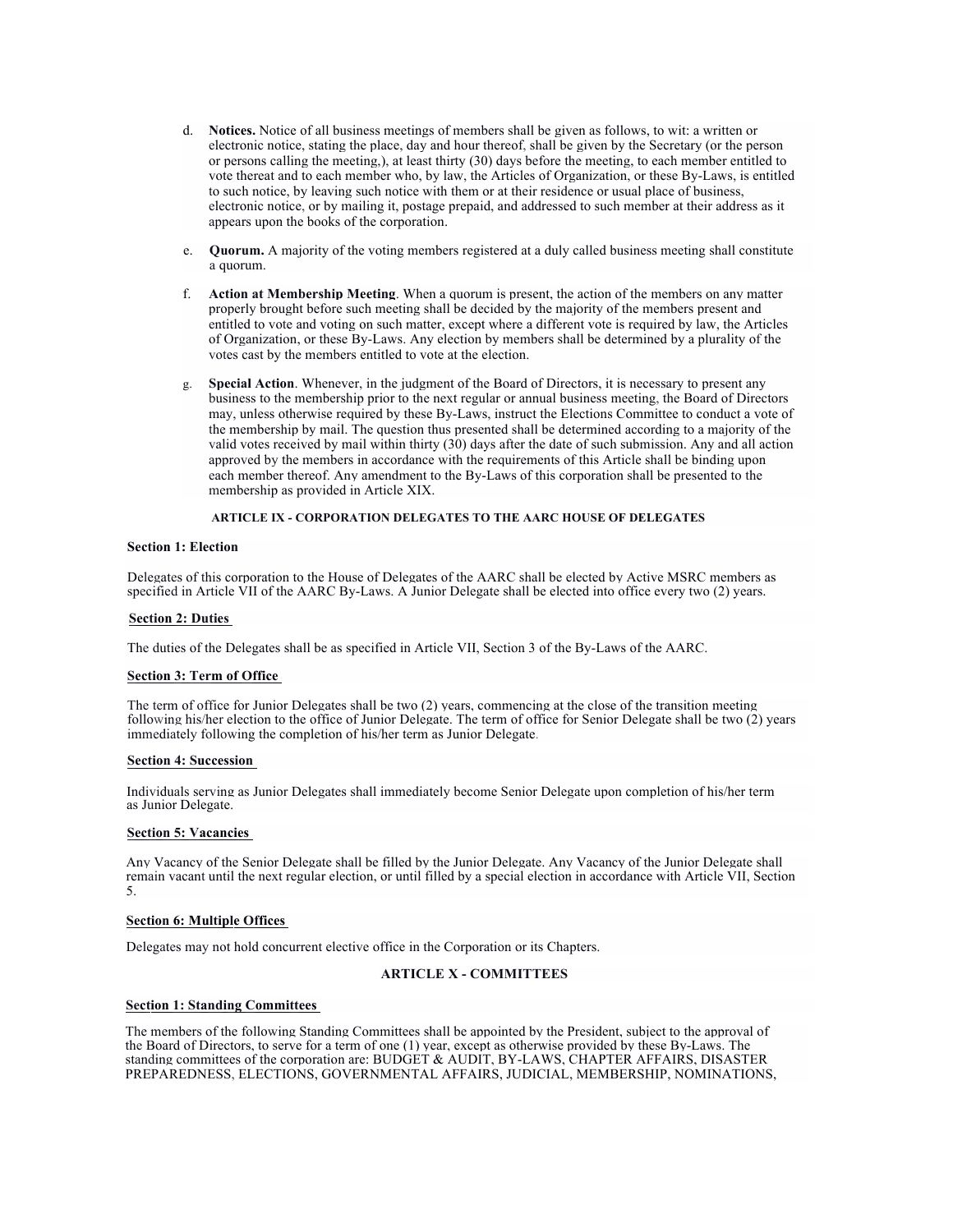# PROGRAM & EDUCATION, PUBLIC RELATIONS, RESPIRATORY DISEASE PREVENTION, and STUDENTS & SCHOLARSHIP.

## **Section 2: Special Committees and Other Appointments**

Special Committees may be appointed by the President.

# **Section 3: Committee Chairperson's Duties**

- a. The President shall appoint the Chairperson of each Committee.
- b. The Chairperson of each Committee shall confer promptly with the members of their Committee on work assignments,
- c. The Chairperson of each Committee may recommend prospective Committee members to the President. When possible, the Chairperson of the previous year shall serve as a member of the new **Committee**
- d. The Chairperson of each committee shall submit a budget to the Budget and Audit Committee for the next fiscal year.
- e. Committee chairpersons shall report at the times and in the manner charged by the President. All Committee reports shall be submitted in writing or electronically to the President and Secretary of the Corporation at least five (5) days prior to the meeting at which the report is to be read.

## **ARTICLE XI - DUTIES OF COMMITTEES**

# **Section 1: Budget and Audit Committee**

- a. This Committee shall consist of the Executive Committee and the Medical Advisor (or the Medical Advisor's designate) and shall be chaired by the President-Elect.
- b. This Committee shall propose an annual budget for approval by the Board of Directors at least ninety (90) days prior to the beginning of the new fiscal year. This Committee shall formally request budget input from any appropriate individual.
- c. The Committee shall submit a proposed budget to the Board of Directors at least thirty (30) days prior to the end of the fiscal year and shall ensure that an approved budget is in effect by the beginning of the new fiscal year.
- d. This Committee shall annually review and formally report to the Board of Directors the financial/accounting status of the Corporation within 60 days after the end of the fiscal year.
- e. Based on the findings of the review, the committee shall recommend whether or not an outside audit should be performed.
- f. The Chairperson shall review the Chapter reports and authorize the payment of quarterly revenue sharing to each Chapter as appropriate.

#### **Section 2: By-Laws Committee**

- a. This Committee shall consist of at least three (3) members, one (1) of whom shall be a Past President.
- b. The Committee shall receive and prepare all amendments to the By-Laws for submission to the Board of Directors. The Committee may also initiate such amendments for submission to the Board of Directors.
- c. Upon approval of the Board of Directors, amendments shall be submitted for approval to the membership and to the AARC.

# **Section 3: Chapter Affairs Committee**

This committee shall be appointed if Chapters are active within the Commonwealth.

a. This Committee shall consist of the Secretary of the corporation and at least one (1) representative from each Chapter.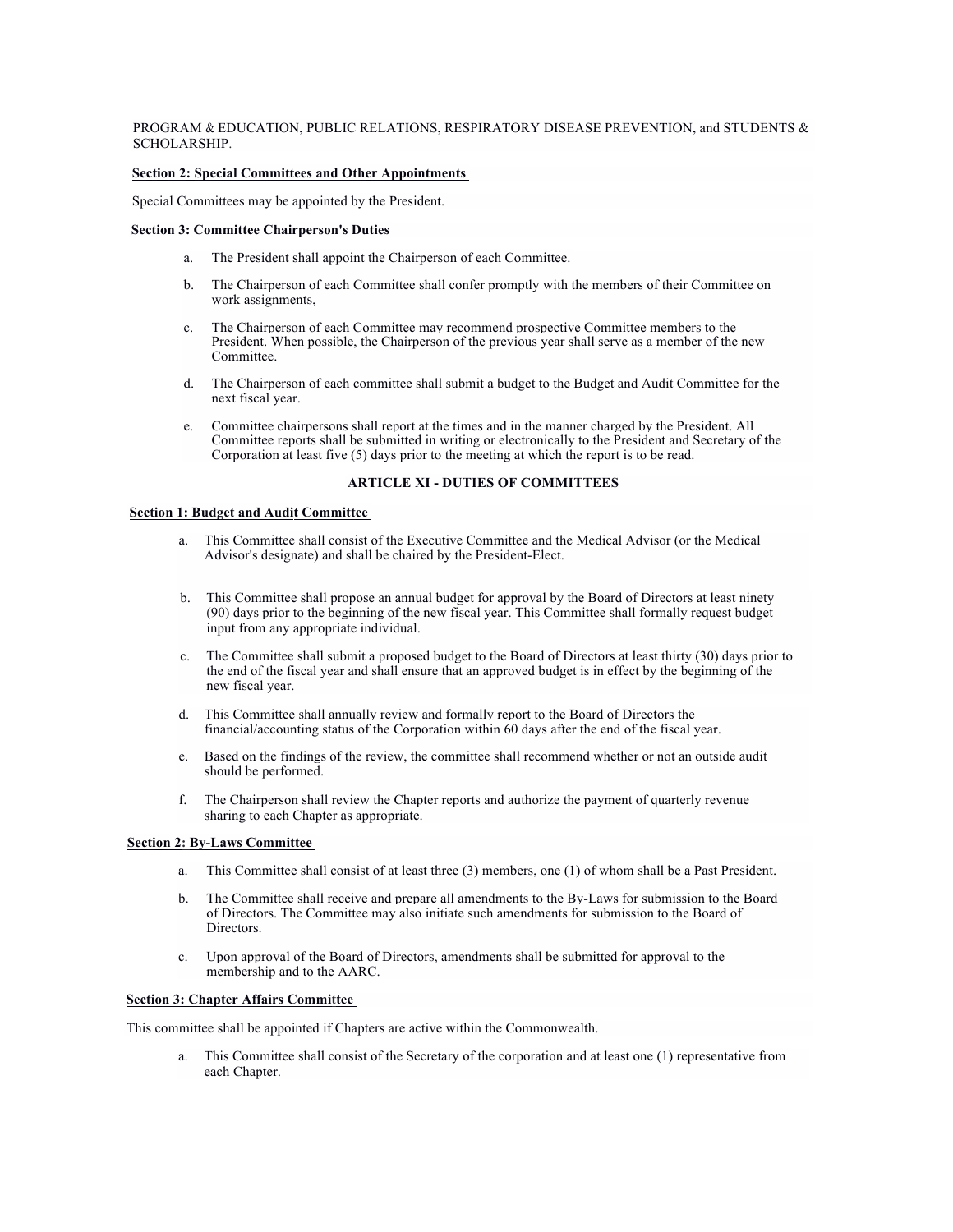- b. This Committee shall receive applications for Chapters and review the proposed By-Laws and amendments for compliance with the objectives of the A.A.R.C. and the corporation and report its findings to the Board of Directors.
- c. The Committee shall review the minutes of all meetings of the Chapters and advise the Chapter President and Secretary of any irregularities or other recommendations.

## **Section 4: Disaster Preparedness Committee**

- a. This Committee shall consist of at least three (3) members, one of whom should be a member of one of the Massachusetts Department of Public Health Emergency Preparedness Regional Committees.
- b. This Committee shall report to the Board information, findings, activities, and recommendations from the MA committee.

## **Section 5: Elections Committee**

- a. This Committee shall be chaired by the President-Elect and shall consist of at least five (5) members, with one (1) member from each Chapter who shall serve for a one (1) year term of office.
- b. This Committee shall prepare, receive, verify and count ballots for all elections held during the calendar year.

## **Section 6: Governmental Affairs Committee**

- a. This committee shall monitor legislative and governmental activities that are of interest to the corporation.
- b. This committee shall report to the Board on such activities and formulate recommendations, if requested.

## **Section 7: Judicial Committee**

- a. This Committee shall consist of five (5) members.
- b. This Committee shall review formal, written complaints against any individual corporation member charged with any violation of these By-Laws or otherwise with any conduct deemed detrimental to the corporation or the AARC Complaints or inquiries may be referred to this Committee by the Judicial Committee of the AARC.
- c. If the Committee determines that the complaint justifies an investigation, a written copy of the charges shall be prepared for the Medical Advisor(s) or their designate with the benefit of legal counsel ifdeemed advisable.
- d. A statement of charges shall then be served upon the member and an opportunity given that member to be heard before the Committee.
- e. After careful review of the results of the hearing conducted with the benefit of legal counsel, when the Chairperson of the Committee deems counsel necessary or advisable, the Committee may, by a twothird (2/3) vote of its entire membership recommend to the Board of Directors expulsion or suspension of such member. A complete report shall be forwarded, including all documents, to the Chairperson of the Judicial Committee of the AARC, after a final decision has been made by the Corporation's Board of Directors.

#### **Section 8: Membership Committee**

- a. The Committee shall consist of at least three (3) members with one (1) member from each Active Chapter who shall serve for a one (1) year term of office.
- b. This Committee shall undertake activities approved by the Board to encourage and support membership in the AARC/MSRC.

#### **Section 9: Nominations Committee**

a. This Committee shall consist of three (3) members with at least one (1) member from each Active Chapter who shall serve for a term of one (1) year.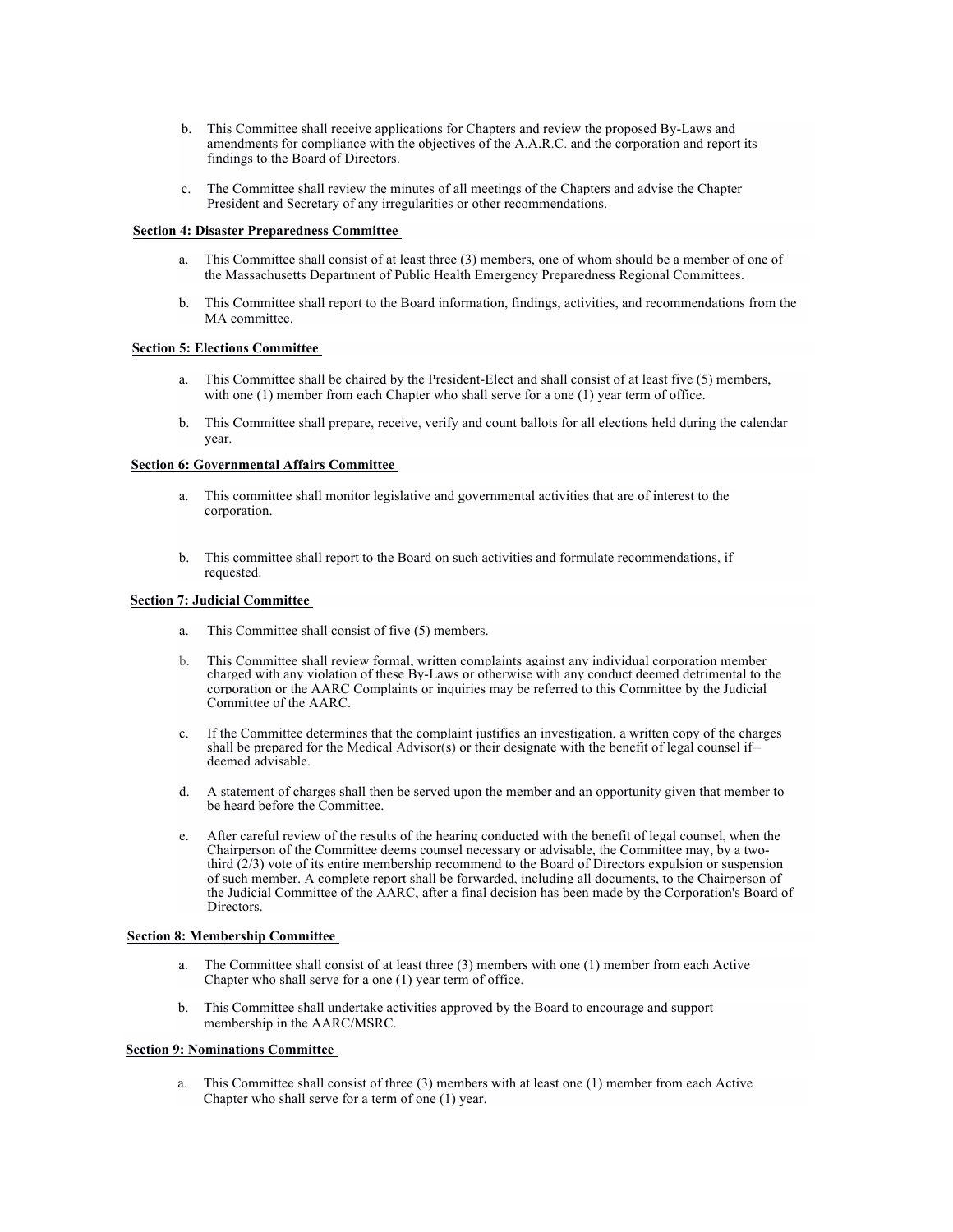- b. This Committee shall prepare for approval by the Board of Directors a slate of officers for the annual election as specified by Article VII of these By-Laws.
- c. It shall be the duty of this Committee to make the final critical appraisal of candidates to see that the nominations are in the best interests of the AARC and the Corporation through a consideration of personal qualifications and geographical representations as applicable.

## **Section 10: Program and Education Committee**

- a. This Committee shall consist of at least six (6) members and be so constructed as to provide experienced members for program and education planning and shall be chaired by the Vice-President.
- b. The Medical Advisor or designate will be a consultant member of this Committee.
- c. This committee shall be responsible for the planning and managing of the annual educational meeting as well as for any other educational activities as assigned by the President or the Board.
- d. This committee shall monitor the continuing education regulations and accept, review, and approve applications for Continuing Education contact hours. The approval shall be ratified by the Board of Directors.

## **Section 11: Public Relations Committee**

- a. This Committee shall consist of at least three (3) members, one (1) of whom shall be a Past President.
- b. The Committee shall maintain such liaison as has been established by the Board of Directors with other individuals whose activities may be of interest to members of this corporation. This shall include the preparation of exhibits, programs and other items to bring the message of Respiratory Care, the MSRC, and the AARC to medical, nursing and hospital groups as well as educational facilities in the community at large.

## **Section 12: Respiratory Disease Prevention Committee**

- a. This committee shall develop and encourage activities promoting research, respiratory disease prevention and respiratory health.
- b. This committee shall appropriately recognize individuals, organizations, or agencies that have contributed to respiratory disease prevention and respiratory health.

# **Section 13: Student & Scholarship Committee**

- a. This committee shall consist of at least three (3) members, one (1) of whom is the President-Elect, .
- b. This committee shall develop and encourage student participation in respiratory care and other related activities.
- c. This committee shall administer the scholarship activities of the corporation in accordance with the guidelines established by the Board of Directors.

# **ARTICLE XII - CHAPTER ORGANIZATIONS**

## **Section 1: Affiliation**

Chapters shall be affiliated with the MSRC, Inc. and shall abide by the rules and regulations of the corporation. The boundaries of the chapters shall be:

- Chapter 1 Suffolk County, Norfolk County, Middlesex County, Essex County
- Chapter 2 Bristol County, Plymouth County, Barnstable County, Dukes County, Nantucket County
- Chapter 3 Worcester County
- Chapter 4 Hampshire County, Hampden County, Franklin County
- Chapter 5 Berkshire County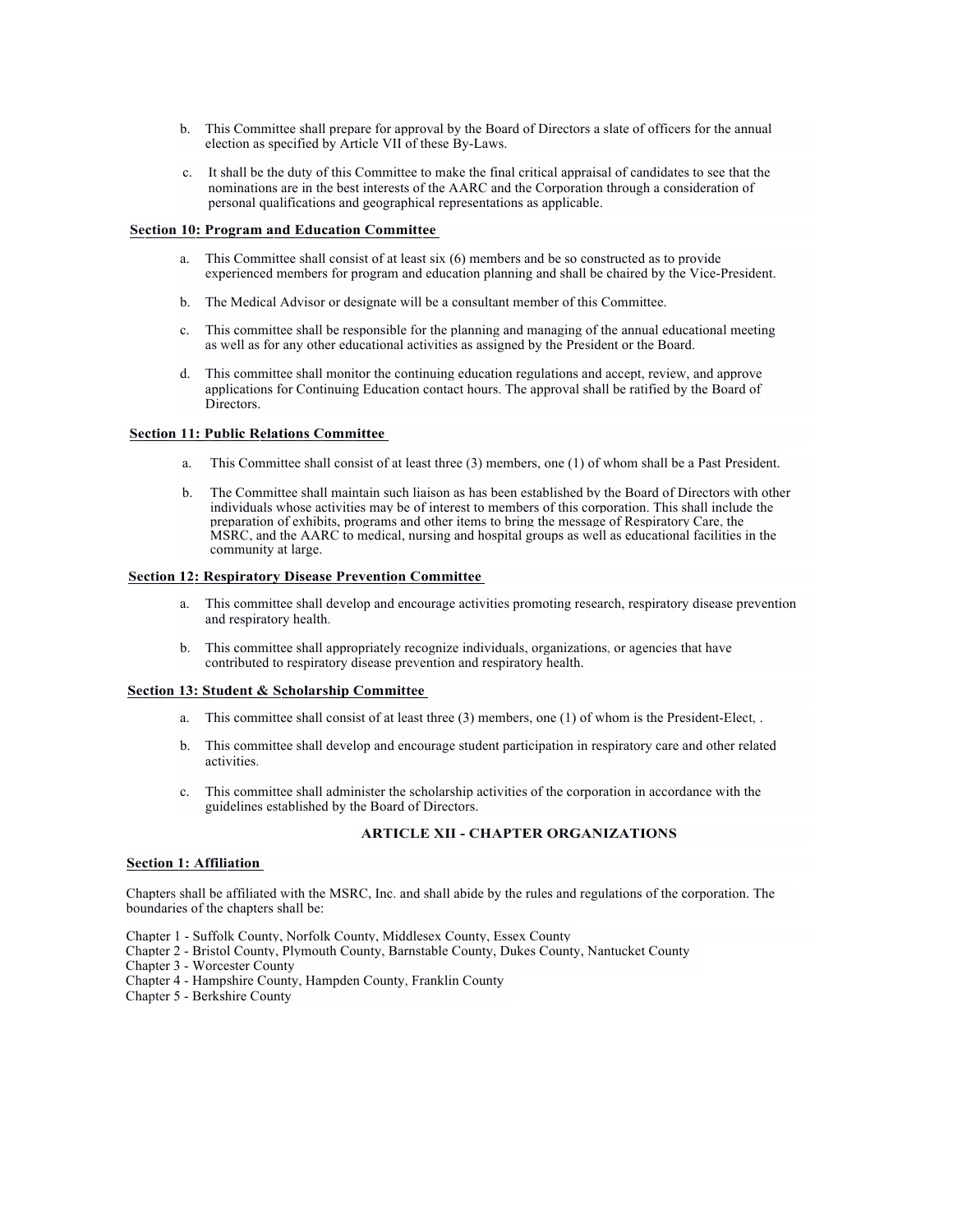# **Section 2: Organization**

Each Chapter's internal organization shall not be in conflict with these By-Laws, the Laws of the Commonwealth of Massachusetts, or the Internal Revenue Code.

## **Section 3: Officers and Chapter Representation**

- a. The Active Members of this corporation working in each Chapter shall elect a President, Secretary, two (2) delegates to the MSRC, and other officers as their By-Laws may require. The Secretary shall be the official correspondent for the Chapter to the corporation.
- b. The two (2) delegates from each Chapter shall be members of the corporation's Board of Directors.
- c. Membership in a Chapter shall be determined by place of employment.

## **Section 4: Activities**

Each Chapter organization shall be encouraged to expand the membership of the Chapter, disseminate pertinent respiratory professional information and to develop educational activities and other such activities as is consistent with the articles of organization, these By-Laws, the Laws of the Commonwealth of Massachusetts, or the Internal Revenue Code.

# **Section 5: Responsibilities of the Chapter Delegate**

- a. The Delegate shall actively represent to the corporation Board of Directors the constituency of the Chapter from which the Delegate is elected.
- b. The Delegate shall convey the activities of the corporation to the Chapter from which the Delegate is elected.
- c. The Delegate shall participate in the activities of the Membership Committee.
- d. The Delegate shall insure the timely submission of the Chapter quarterly financial reports.

## **Section 6: Chapter Requirements**

## a. **Admission.**

- i. Ten or more Active Members of the Corporation may apply to become an affiliated Chapter of the Corporation.
- ii. The formal application shall be sent to the Corporation's office and shall consist of a list of Chapter Officers, membership, minutes of the organizational meetings, By-Laws, geographical location by counties and a letter requesting approval of the proposed Medical Advisor.
- iii. The Corporation Board of Directors shall act upon the application within ninety days. If the application is approved, the Corporation shall recognize the Chapter as an affiliate of the Corporation, designate the Chapter boundaries, recognize two voting delegates on the Board of Directors of the Corporation and bestow eligibility for Chapter Revenue Sharing.

#### b. **Maintenance.**

- i. A written or oral report of the meetings of the Chapter shall be made to the Board of Directors of the Corporation at its regular meetings.
- ii. Annually, the names and addresses of all new officers and Medical Advisor(s) shall be sent to the Corporation's office within ten (10) days following their appointment or election.
- iii. A written financial report shall be submitted on the Corporation-provided forms to the Chairperson of the Corporation's Budget and Audit Committee within 30 days of the close of each quarter.
- c. **Dissolution.** Chapters having no evidence of maintenance activities (see Article XII, 6b) for at least four (4) consecutive months may have their affiliation rights rescinded by a 2/3 vote of the Corporation's Board of Directors at a regularly scheduled meeting. The responsibility for any remaining Chapter assets or liabilities shall be assumed by the Corporation.